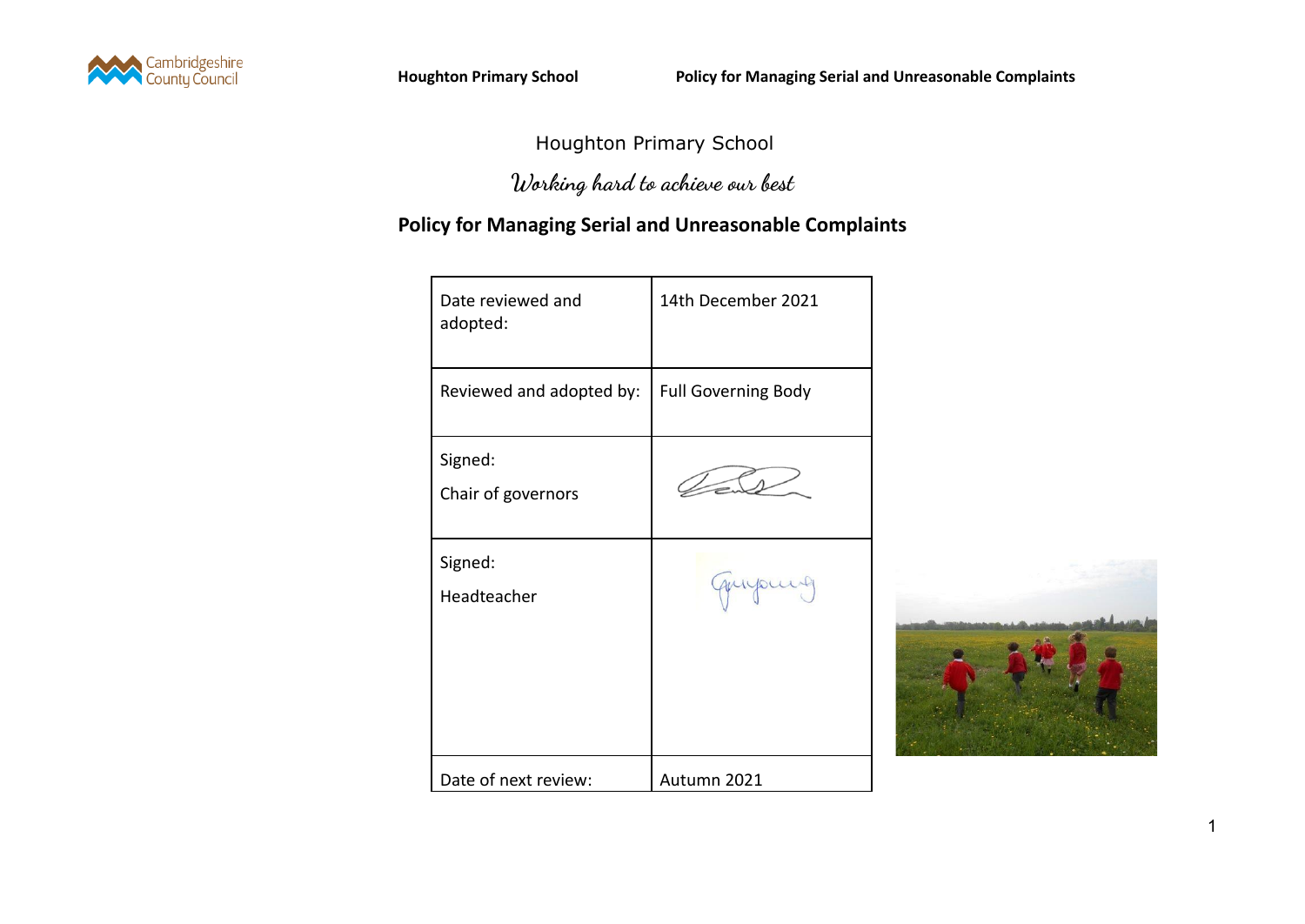Houghton Primary School is adopting the Department for Education model policy for managing serial and unreasonable complaints as follows;

Houghton Primary School is committed to dealing with all complaints fairly and impartially, and to providing a high quality service to those who complain. We will not normally limit the contact complainants have with our school. However, we do not expect our staff to tolerate unacceptable behaviour and will take action to protect staff from that behaviour, including that which is abusive, offensive or threatening.

Houghton Primary School defines unreasonable behaviour as that which hinders our consideration of complaints because of the frequency or nature of the complainant's contact with the school, such as, if the complainant:

- refuses to articulate their complaint or specify the grounds of a complaint or the outcomes sought by raising the complaint, despite offers of assistance
- refuses to co-operate with the complaints investigation process
- refuses to accept that certain issues are not within the scope of the complaints procedure
- insists on the complaint being dealt with in ways which are incompatible with the complaints procedure or with good practice
- introduces trivial or irrelevant information which they expect to be taken into account and commented on
- raises large numbers of detailed but unimportant questions, and insists they are fully answered, often immediately and to their own timescales
- makes unjustified complaints about staff who are trying to deal with the issues, and seeks to have them replaced
- changes the basis of the complaint as the investigation proceeds
- repeatedly makes the same complaint (despite previous investigations or responses concluding that the complaint is groundless or has been addressed)
- refuses to accept the findings of the investigation into that complaint where the school's complaint procedure has been fully and properly implemented and completed including referral to the Department for Education
- seeks an unrealistic outcome
- makes excessive demands on school time by frequent, lengthy and complicated contact with staff regarding the complaint in person, in writing, by email and by telephone while the complaint is being dealt with
- uses threats to intimidate
- uses abusive, offensive or discriminatory language or violence
- knowingly provides falsified information
- publishes unacceptable information on social media or other public forums.

Complainants should try to limit their communication with the school that relates to their complaint, while the complaint is being progressed. It is not helpful if repeated correspondence is sent (either by letter, phone, email or text), as it could delay the outcome being reached.